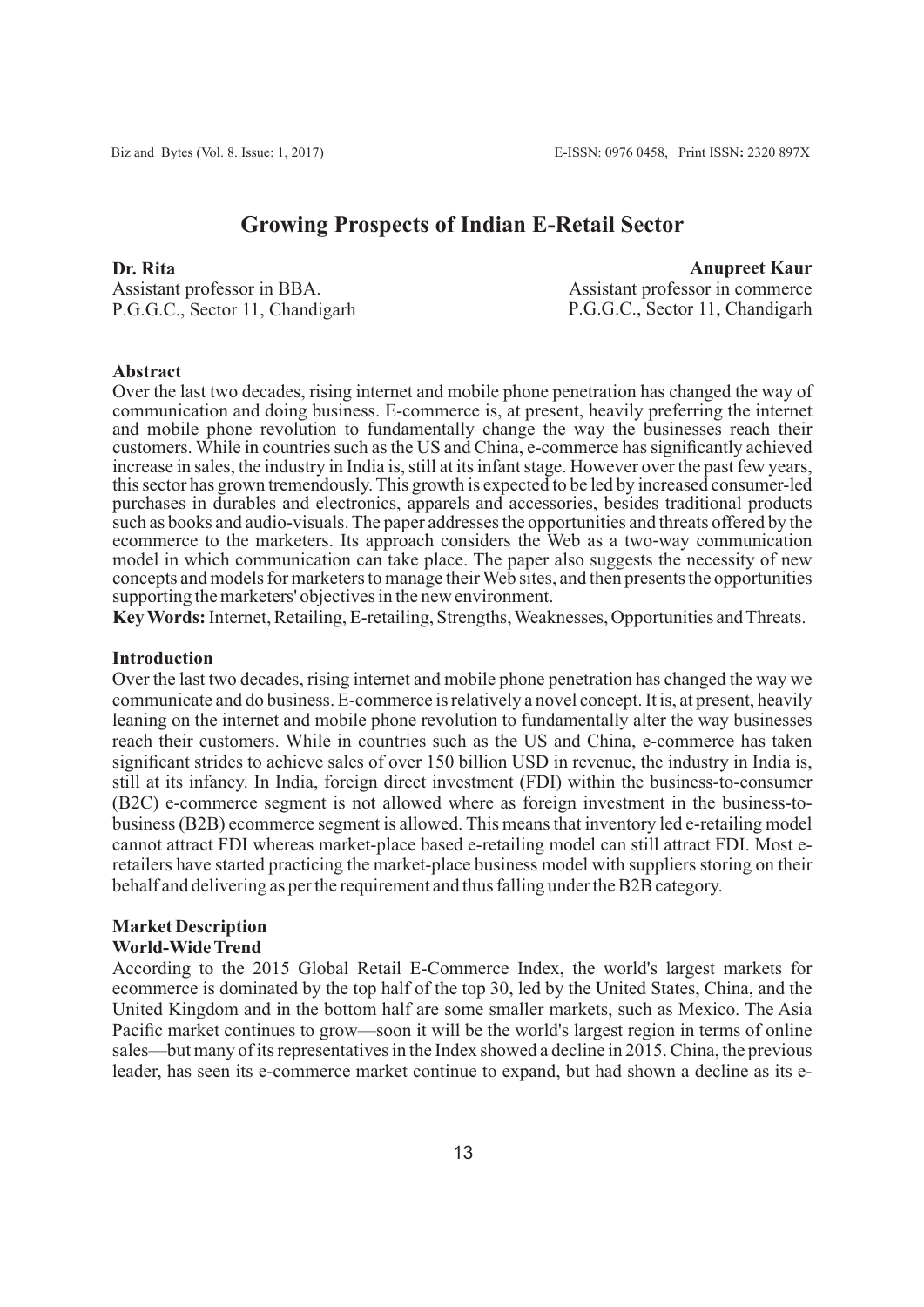commerce market expanded but its rate of growth slowed.

- India remains unranked. The challenges faced by the Indian e-commerce market are-
	- $\triangleright$  There are only 39 million online buyers in India, a tiny fraction of the more than 1 billion who live in the country.
	- $\triangleright$  Only 69 percent of India's population has more than limited access to broad-band and mobile Internet, so the market will still prove challenging for some time to come.

#### **Competition In The Industry**

Flipkart Online Services maintained its leading position in internet retailing in 2015, with a52% retail value share. The company had its "big billion" sale in 2015, which was an equallybig success as in 2014. This company was already one of the most established retailers in thischannel, and it has continued to enjoy its first mover advantage. In addition to that, the companycontinues to have strong logistical support, which helps it to deliver goods on time without anyhassles, which is a big advantage the retailer has over its contemporaries.

#### **Identification of Strategic Groups**

The analysis on industry and competitor environment is important for organizations, because it is useful for managers to understand the competitive forces acting on and between the organizations in the same industry. Competitiveness positioning of the firms in online retailing can be done on the basis of the following factors.

**1. Market Position**- Including Market Sizeand Market share.

**2. Customer Factors**- Including Competitive pricing, Quick Delivery, Safe payment, Payment options. Customer Service, Ease of replacement, Variety, Quality.

Two most important factors have been taken from each subhead i.e. – Market share (Revenue wise) and Market Size (Volume wise) and Variety and Delivery Time. Flipkart, Snapdeal and Amazon fall in the same strategic group with respect to market size and market shares. These are the early entrants in the online retail space and hence have greater market share and market size. Given the scope of Flipkart's product range, there are hundreds of websites that it competes with. However, for the purpose of economies of scale, many online retailers are either increasing product line breadth for existing markets, penetrating new markets with existing products or both. In order to capture the competitiveness of such firms within the online retail industry, strategic group analysis places emphasis on product line breadth and delivery time. From this perspective Flipkart and Amazon remain top players.

# **1. Flipkart**

### **History**

Flipkart was founded by Sachin Bansal &Binny Bansal in 2007. The company entered into the retail business by selling books online. They were generally priced lower than competition and also gave innovative and creative bookmarks for free along with the books they sold. They perceived internet as a means to provide an alternative for people of India to shop. Gradually, as the traffic to the website increased and the reach in terms of customers improved, Flipkart started selling new products in General Merchandise category and consequently entered into Electronics, Lifestyle, etc. Today, Flipkart sells more than 1 million different products through its website. They have come up with innovative and unique solutions pertinent to India's market like Cash on Delivery, Flipkart First, customer service and offering discounts on specific sale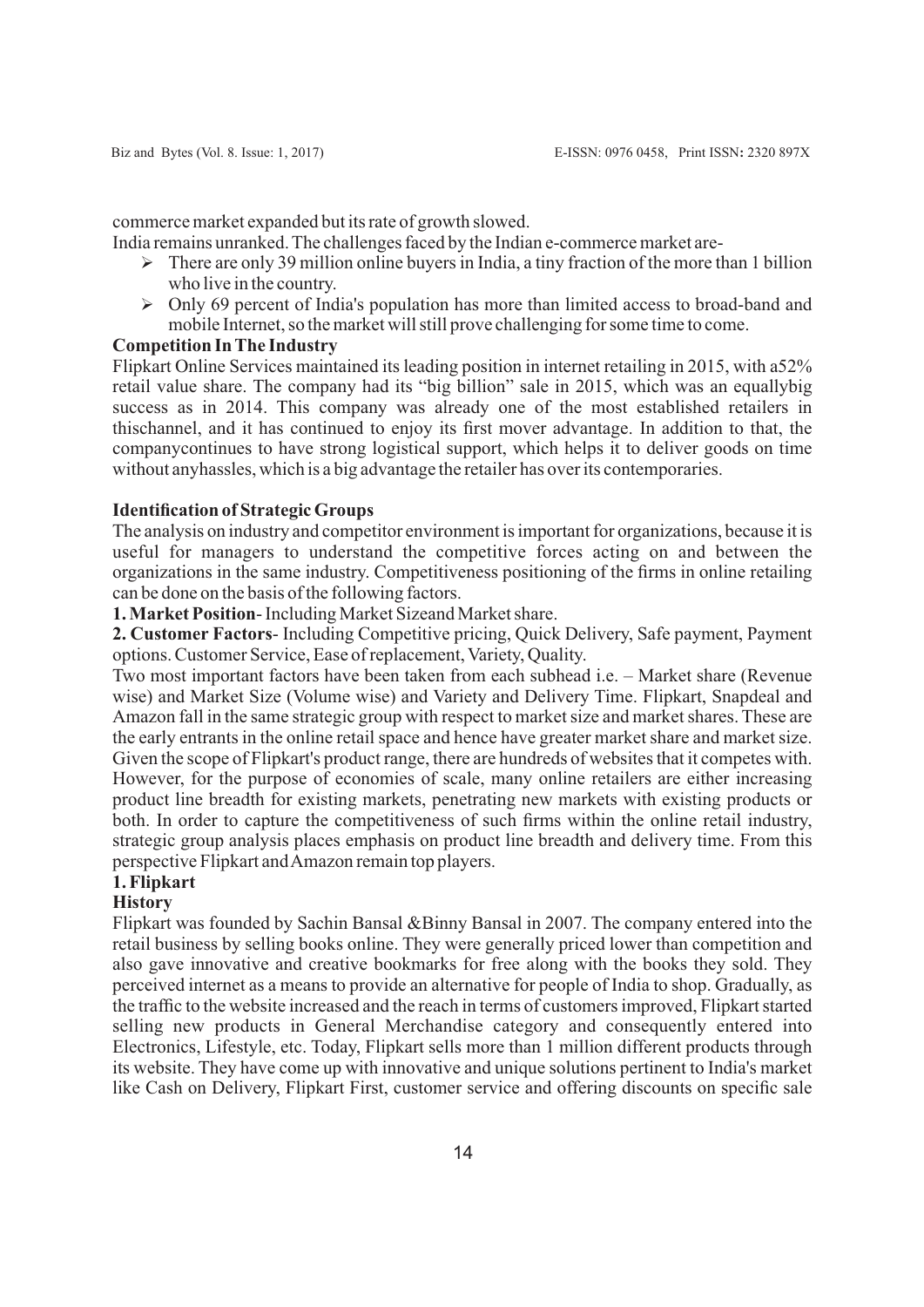### days like The Big Billion Day & the Big App Shopping Day etc.

### **Profile Of The Company**

Flipkart sells more than 1 million different products through its website in a variety of categories such as Books, Merchandise, Electronics, Laptops, Mobiles, Large Appliances, Lifestyle products, Apparels, Home & Furniture etc.The Company is currently valued at \$ 15 Billion after recent round of funding. As per therecent report by Morgan Stanley in 2016, Flipkart enjoys a market share of 45% in online retail.Currently, the customers of Flipkart are primarily located in Metrosand Tier 1&2 cities who have easy access to Internet. Flipkart boasts of having a customer baseof 30 Million+ who have transacted with Flipkart at least once. Flipkart also enjoys a highretention rate for its customers on account of its customer-first approach.Flipkart provide a platform for sellers to sell to customers across the country. Besides the endconsumers, the sellers listed on the site are also the users of services provided by Flipkart.Flipkart currently has 5000+ sellers listed on its website and with the company focus onincreasing the seller base and the market place model doing really well, the number is expectedto increase substantially.

## **SWOTAnalysis Of Flipkart**

### **Strengths:**

**1.** Logistics arm of Flipkart (e-Kart)has several fulfilment centres across India and plans to leverage its capabilities by serving other clients in the future.

**2.** Brand value and Trust among customers; it enjoys customer trust and brand value among customers.

**3.** Flipkart, today receives 70% of its traffic through the mobileapp.

**4.** Flipkart sells a variety of products from all categories online.

**5.** The discoverability of the products on Flipkart is good and the website is customer friendly. Flipkart also provides Assistant Buying support for first time customers who struggle to place orders online.

**6.** Flipkart has always come up with innovative solutions like Cash on Delivery, Image Search, services such as Flipkart First, Online Payments, and same Day Delivery etc.

**7.** Flipkart, besides having exclusive deals with Lenovo, Huawei makes its own range of products under the brand name 'Digiflip'. It also sells several private label products in the clothing and apparels category. Flipkart is a leader in this category.

### **Weaknesses:**

**1.** Flipkart lacks in technology capabilities.

**2.** Flipkart needs to build a separate supply chain in order to provide good customer experience for categories like Large Appliances – TV, Washing Machines Fridge etc.

**3.** Flipkart is said to have secretive and political culture at the top and excessive control of Investors due to repeated rounds of funding.

**4.** The focus is too much on providing good customer experience rather than moving towards profitability.

### **Opportunities:**

**1.**With increasing disposable income, internet penetration, the customer base in Tier 2 and Tier 3 cities provide a huge market for Flipkart.

**2.**On boarding sellers from various parts of the country can diversify the selection for Flipkart,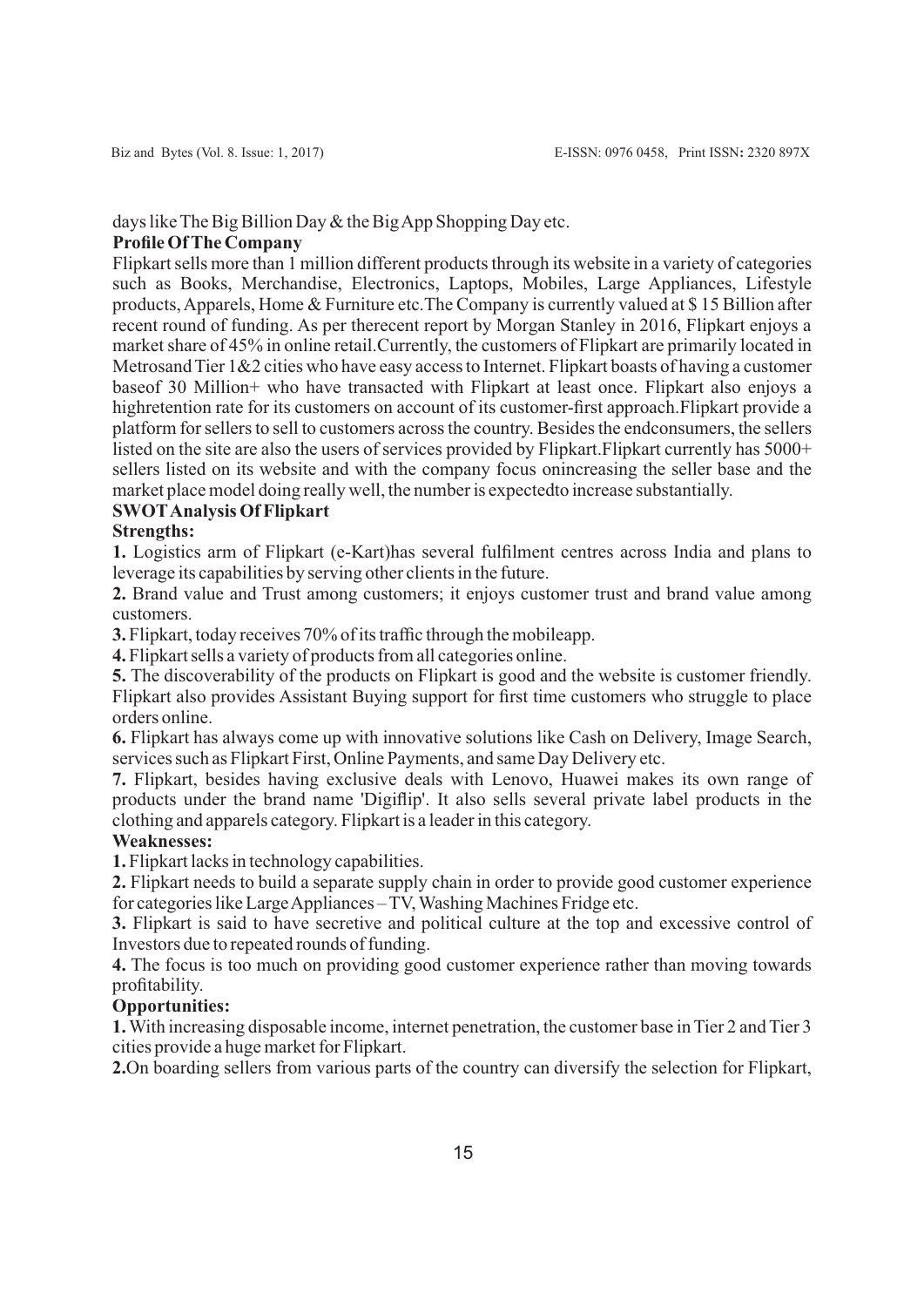besides reducing the business risk due to lost sales.

**3** Online services such as online gifting, same day delivery, online payments etc. provide an opportunity for growth.

**4.**As technology in India improves, people are expected to skip various levels in online shopping and move from computer directly to Smartphones. So, the growth of Smartphones industry in India presents Flipkart with huge opportunity to establish a new market for itself.

**5.** With the advent of technology, Flipkart can enter the hyper local market where it can use internet as a platform to provide services to its customers such as plumbing, carpenting, home delivery of goods etc.

### **Threats:**

**1.** Given the growth prospects of the industry, several players have entered the market and are direct competitors to Flipkart.

**2.** Currently, the law does not permit direct FDI in online retail inIndia. Relaxation in the law might bring in new competitors like Amazon, Alibaba to make business of Flipkart financially unviable.

## **2. AMAZON**

## **History**

It was founded by Jeff Bezos in 1995. It started off with books and slowly diversified its business following a global demand for its products. First geographical diversification came in 1999 when they entered England and Germany and finally they entered India in 2012 opening a website called jungle to compare prices of the products across websites and consequently started fullfledged operations under amazon.in. Amazon virtually offer everything as represented by their logo. The world's biggest online retail company offers products ranging from apparels to movies and songs to kindle while directly competing with bigwigs like apple. Being known for its customer friendly website, Amazon has its own strengths and weaknesses.

## **SWOTAnalysis Of Amazon**

## **Strengths:**

**1.** Diversified product range and delivery model that include electronics, toys, games, home and kitchen, white goods, brown goods and much more.

**2.** Company's robust CRM has created customer centric processes in order to carefully record data on customer's buying behaviour.

**3.** By using the strategy of "Go global & act local", Amazon is able to fight with domestic Ecommerce companies through absorbing & by forming / partnering withsupply chain companies.

### **Weaknesses:**

**1.** Due to extensive delivery network & price wars Amazons margins are shrinking.

**2.** In many developing nations Amazon is still struggling to make the business profitable thereby affecting the overall profitability of the group resulting into high debt.

### **Opportunities:**

**1.** Amazon can come up with its In-house brands in different product categories. They can also differentiate their offering. This will help them make profits in this industry.

**2.** By acquiring e-commerce companies it can decrease the competition level &also can use the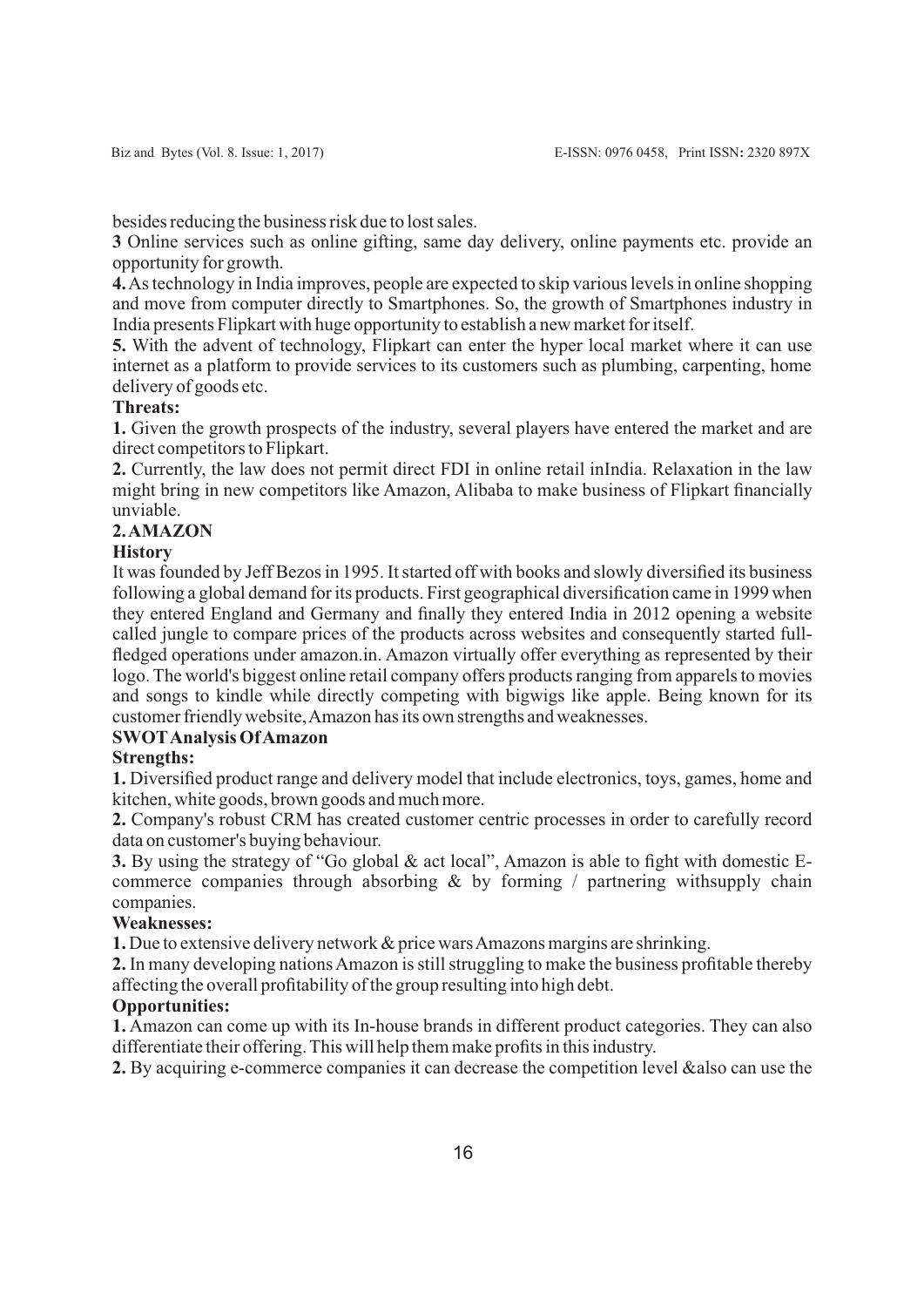specialized capacity of the other company.

**3.**By opening physical stores outside U.S, Amazon can help the customers to engage with the brand, resulting in increase in repeat purchases & increase in loyal customer base.

#### **Threats:**

**1.** Not having clarity on the issues related to FDI in multi brand retail,has been a big hurdle in the success of the E-commerce players in many developing nations.

**2.** India has Snapdeal and Flipkart who are local E commerce retailers andare taking away majority of the market.

### **3. Snapdeal**

#### **History**

Snapdeal was started in February 2010 as a daily deals platform butexpanded in 2011 to become online marketplace. The company was founded by KunalBahl, aWharton graduate and Rohit Bansal, alumnus of IIT Delhi who were friends since school. With over 20 million registered users and 150,000 sellers, Snapdeal.com is India's leadingonline marketplace with the widest assortment of 12 million+ products across 500+ diversecategories from regional, national, and international brands and retailers delivering to 5000+cities and towns in India. It's product range include electronics, computers, office and gaming,fashion apparel, mobile and tablets, books, home and kitchen products, motor and accessoriesand real estate and financial services etc. Company also manages TrustPay and SafeShipplatforms that provide buyer and seller protection and intelligent logistics enablement,respectively. With its acquisition of freecharge in 2015, a leading mobile transactions platform,Snapdeal has become the largest m- Commerce company in the country. The company is run by a very young, dynamic and innovative team of over 5000 employees. In its journey till now,Snapdeal has partnered with several global marquee investors and individuals such as eBayInc., SoftBank Corp, Ru-Net Holdings, Tybourne Capital, PremjiInvest, Temasek Holdings,Bessemer Venture Partners, IndoUS Ventures, Kalaari Capital, Saama Capital, NexusVentures, Intel Capital, and Ratan Tata.Snapdeal's loss rose from around Rs 270 crore in March 2014 to nearly Rs1,350 crore in March 2015 as the company shelled out \$25 million (over 150 crore) a monthas discounts and marketing expenses. Company is valued at around \$5 billion.

## **SWOTAnalysis Of Snapdeal**

### **Strengths:**

**1.**Company has won many awards like Red HerringAsia Awards 2011, E-Retailer of the Year & Best Advertising campaign of the year byIndian E-Retail awards 2012 and E-commerce site of the year at WAT awards.

**2.**Snapdeal is now the secondlargeste-tailing company after Flipkart.

**3.**Snapdeal launched TrustPay in April 2013. WithTrustPay, any failure in delivery and the money paid isimmediately returned.

**4.**Founders of the company, KunalBahl and Rohit Bansal, bringout of the box thinking and new and innovative ideas to the company that has resulted in constant innovation in company practices.

**5.**Snapdeal has received time to time funding frombig investors like Softbank Corp, Ratan Tata,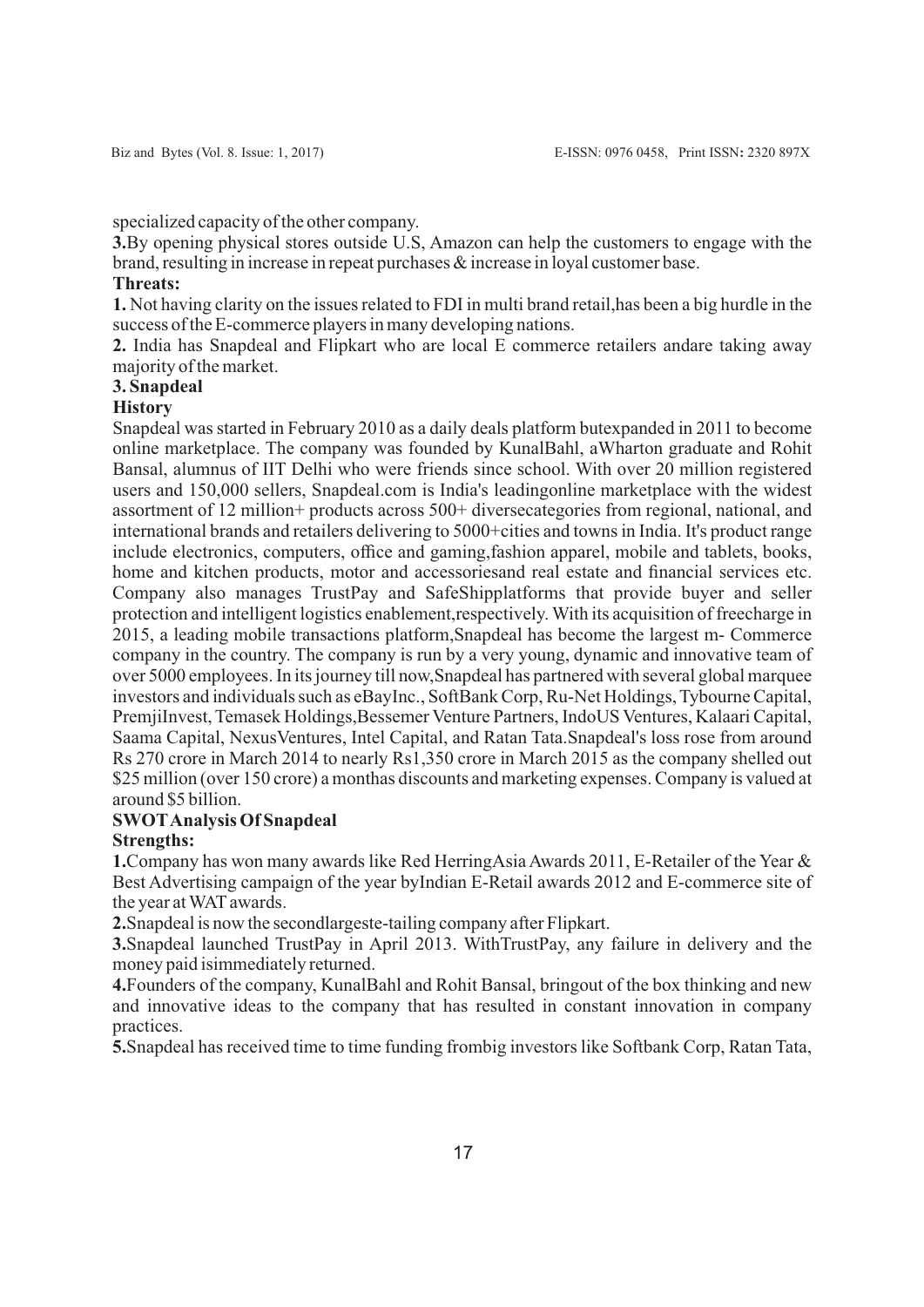Intel Capital and Alibaba etc. It representsthe confidence of market in company. **Weaknesses:**

**1.**Service is not available in all cities and dependence on internet.

**2.**Snapdeal is excessively focusing on expanding customer base ratherthan pulling profits. It has been incurring increasing losses.

### **Opportunities:**

**1.**Snapdeal has launched its mobile app for android, windows and ios. Company has theopportunity to widen its reach to customers in non-metros, tier-II, tier-III cities and ruraluntapped market by utilizing its strength of mobile app.

**2.**The powerful model of local merchant & physicalproduct e-commerce is something which is very unique to Snapdeal.com and it givesthe opportunity to provide wider variety of choice to the customers.

**3.**Company can bank on its leverage of providing large variety of productsand excellent service to expand its reach in global markets.

### **Threats:**

**1.**Flipkart and Amazon are threatfor Snapdeal as they are global players and have wider reach. They are early marketentrants therefore they have first mover's advantage.

**2.**Integrating vendors with technology is a crucialaspect of the marketplace model. Many a times, vendors are not ready for suchintegration because they don't have the resources for it. A marketplace model likeSnapdeal needs to ensure that technology integrations work seamlessly.

#### **4. MYNTRA**

#### **History**

It was established by Mukesh Bansal along with AshutoshLawania and VineetSaxena.Myntra wasin the business of on-demand personalisation of gift items. In 2011, Myntra expanded itscatalogue to include fashion and lifestyle products and moved away from personalisation.Myntra tied up with various popular brands to retail a wide range of latest merchandise. Myntraoffered products from 350 Indian and International brands by 2012. 2014 saw the merging ofMyntra with another Indian e-commerce giant Flipkart in an estimated deal of

2000 cr. Myntra still continuesto function and operate independently to increase its market share. In May 2015, Myntra movedon to app-only business model wherein customers can only buy and transact in their sitethrough smartphones. The move came after the site claimed that 95 percent of internet trafficon their site came from mobile and 70 percent sales were generated through smartphones. Howeverin February 2016, the company retracted its app-only model in an attempt to win back its lost customers.

#### **SWOTAnalysis Of Myntra**

### **Strengths:**

**1.**Merger with Flipkart has increased itsstrength and capacity.

**2.**Retention of its independence even aftermerger.

**3.**Offering of more than 1.5 lakhs productswith over 1000 brands.

**4.**Efficient supply chain and deliverycapability helps it to cater to 90,000+locations.

**4.**"End of season sale" –a huge success,Rs.90 crore worth of goods are sold.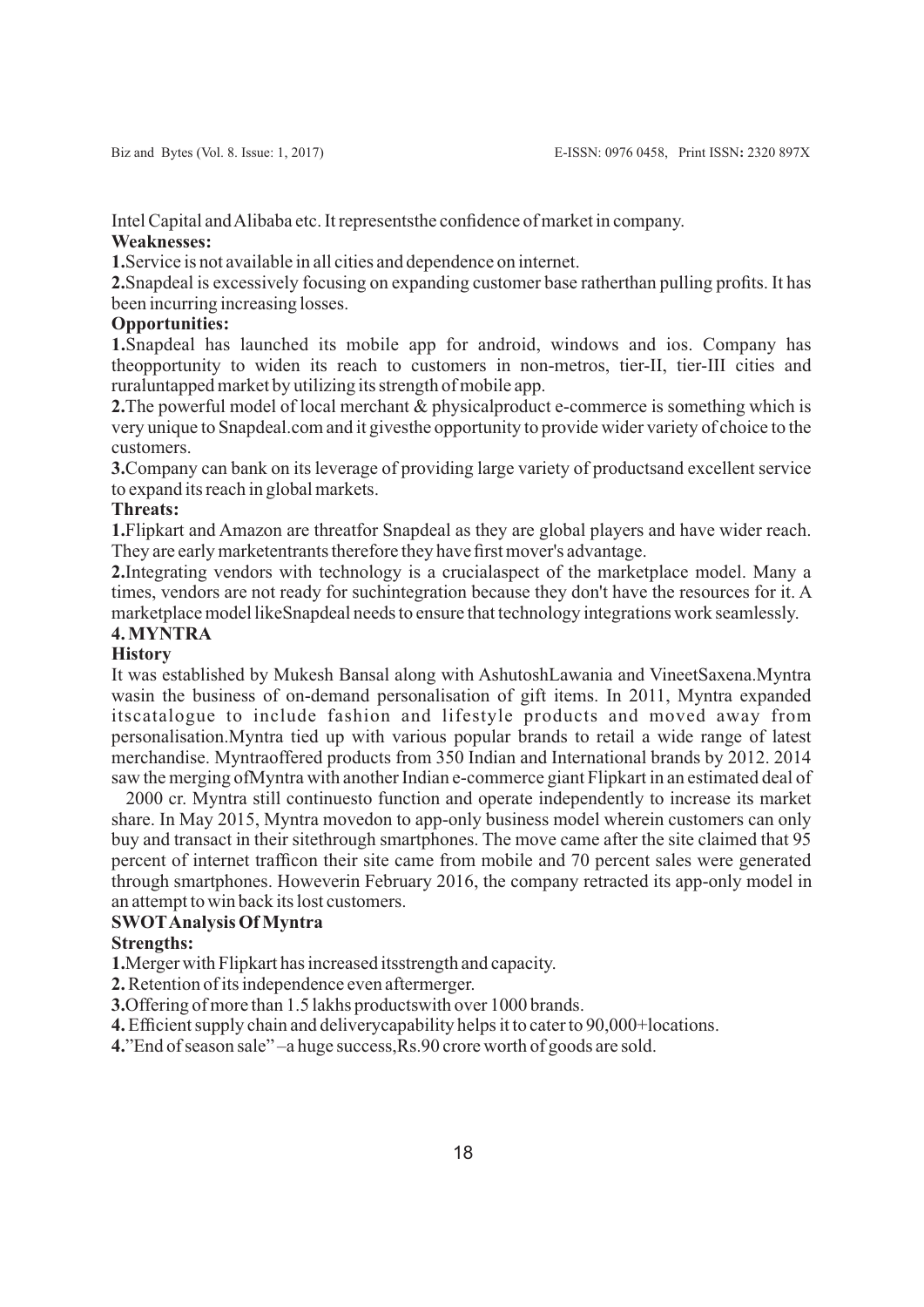**5.**Good advertising and marketingcampaigns on TV, internet and print media.

## **Weaknesses:**

**1.**Intense competition means limitedmarket share growth.

**2.**Lack of infrastructure facilities.

- **3.** Small business units.
- **4.**Capital and technology intensive.

**5.** Shipping cost for small value order.

**6.**Less reach compared to physicalstores.

## **Opportunities:**

**1.** Selling private labels can increase theirmargin.

- **2.**Partmership with celebrity designers,bollywood movies can increase its fashionappeal.
- **3.**Bridal collection can be added to tap the big weddingmarket in India

**4.**Expansion into global markets can boostthe business.

## **Threats:**

**1.**Global competitors like Amazon slowlymaking its dominance in e- market.

**2.** Fashion segment is becoming popularleading to increased competition.

**3.**Economic fluctuations and unfavourable government policies.

**4.**Adding to its niche proposition is its app, only business decision and closing websitemight prevent it from capturing the growingonline space.

## **5. JABONG**

## **History**

Jabong is an Indian fashion and lifestyle e-commerce portal. The site started its operation inJanuary 2012. It was co-founded by Arun Chandra Mohan, Praveen Sinha and Lakshmi Potluri.Later on Manu Jain and Mukul Bafana joined. Nils Chrestin and Praveen Sinha are themanaging officers. The first TV campaign was launched in March 2012. Very soon in March2013,Jabong was shipping 6000-7000 items per day which was quite an advancement. Within a year it was one of the most visited sites during the greatonline shopping festival. According to the company, revenues increased to five times and thatit set a record in the male fashion category. It launched the India Online Fashion week in 2014.Jabong also has an international store called Jabongworld.com where everything from ethnicwear to western wear is sold.Jabong deals in shoes, apparel, accessories, home décor, furniture, jewellery, gold coins. Presently, itranks 31st in India and 420 globally according to alexa.com. The site has 97.3% of visits fromIndia and 2.7% from other countries.

## **SWOTAnalysis Of Jabong**

## **Strengths:**

**1.**Fastest delivery time of one day in Delhi andNCR, 48 hours in top 10 cities, other 1-3days.

**2.**Strong investor backing.

**3.**Fastest growth of online lifestyleand apparel market.

**4.**Efficient delivery with the use of inhouselogistics arm JAVAS.

**5.**Innovative services, open box delivery,fashion stylist on call.

### **Weaknesses:**

**1.**Inadequate availability of the infrastructure.

**2.**Lack of common taxation rules which leadsto hindrance in the growth.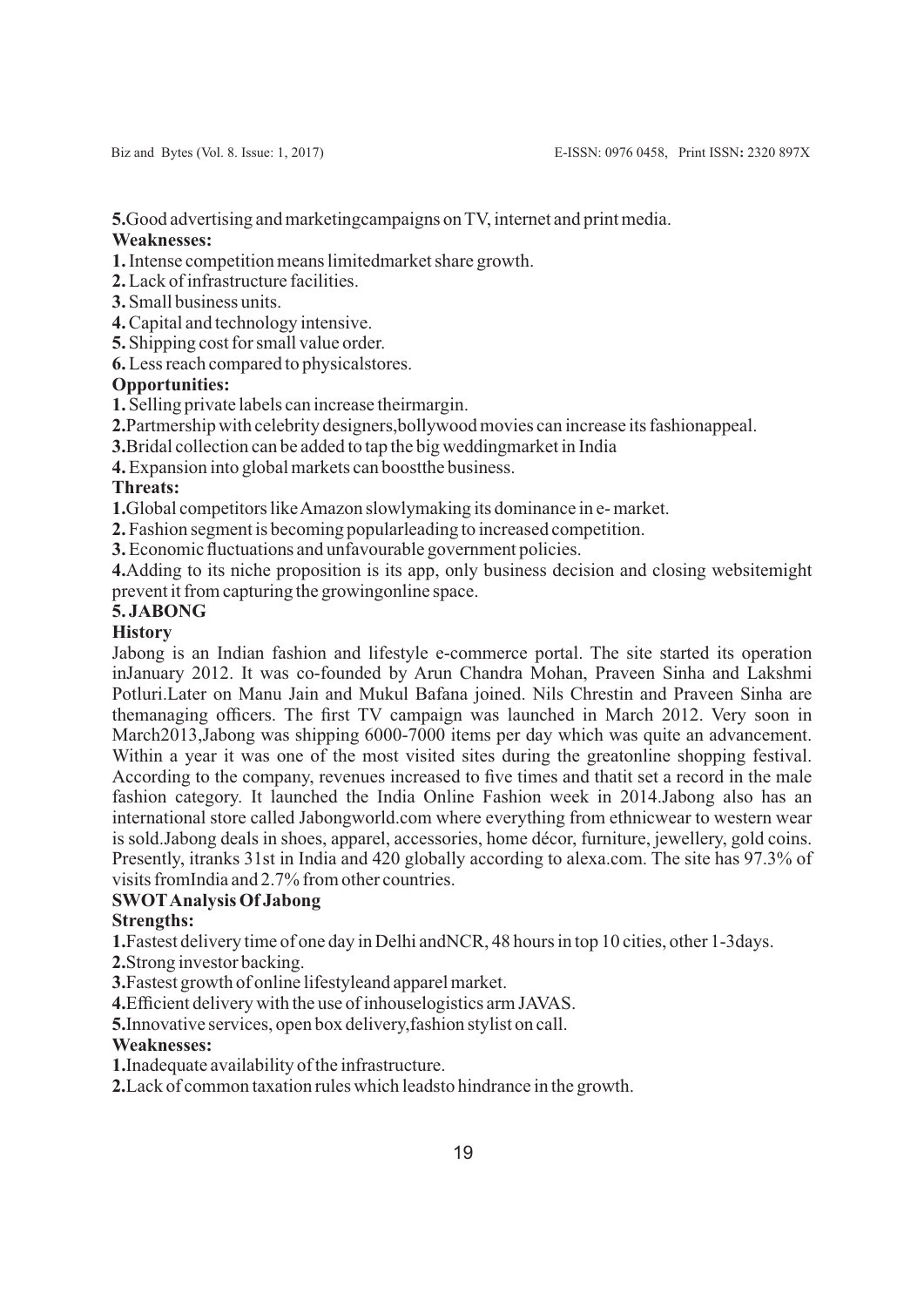**3.**Inhibition of people as they are used to touchand feel system

**4.**Difficulty in interstate transportation.

## **Opportunities:**

**1.**Growth in the Indian apparel market to overfour fold to attain growth of \$200 billion by2025.

**2.**Proportion of youth in population is verygood and has a lot of potential, 35% ofpopulation is under the bracket of 15-34.

**3.**Fastest internet traffic growth globally and348 million users expected by 2017.

**4.**Online retailing by branded apparel witnessed a growth of 84%.

**5.**Rising preference of online retailing ofapparels which is largely dominated bytouch and feel system.

## **Threats:**

**1.**Competition from other online players likeFlipkart, Myntra, Snapdeal,etc.

**2.**Strong distribution network of productretailers.

**3.**Competition from international giant ecommerce.

**4.**Long standing accounts and long sourcingcapabilities of corporate firms.

## **6. SHOPCLUES**

## **History**

ShopClues is the Indian subsidiary of Clues Network Inc., a US Corporation and was foundedin November 2011 by an alumnus of Washington University and Wall Street internet analyst.Sandeep Aggarwal and eBay's former Global Product Head, Sanjay Sethi. It is an online retailwebsite, headquartered in Gurgaon, India. ShopClues was the first e-commerce website inIndia that operated on the managed marketplace'' model. Over 12,000 registered merchant'sretail 2, 00,000 products on the ShopClues platform to over 42 million visitors every yearacross 9500 locations in the country. ShopClues launched its public beta in January 2012. In February 2013, ShopClues launched revolutionary 'Express Checkout'feature.

# **SWOTAnalysis Of Shopclues**

## **Strengths:**

**1.**It has 7,500 plus national and international brands.

**2.**Alarge seller's base comprising of 75,000 plus sellers.

**3.**It lists 9,000,000 products across 4000 plus categories.

**4.** Products are shipped to 12,000 plus cities.

**5.** Great offering of EMI plans for price sensitive customers.

## **Weaknesses:**

**1.**Relatively less brand visibility in metros in comparison to its strong competitors.

**2.**Limited market share growth due to intense competition.

## **Opportunities:**

**1.**Expansion to other countries.

**2.** Heavy promotion to capture the rising affluent and internet savvy population in tier 2 and 3 cities.

**3.**Acquisition of ecommerce portal like yepme or zovi to strengthen their positioning.

### **4.** Sale of private labels.

### **Threats:**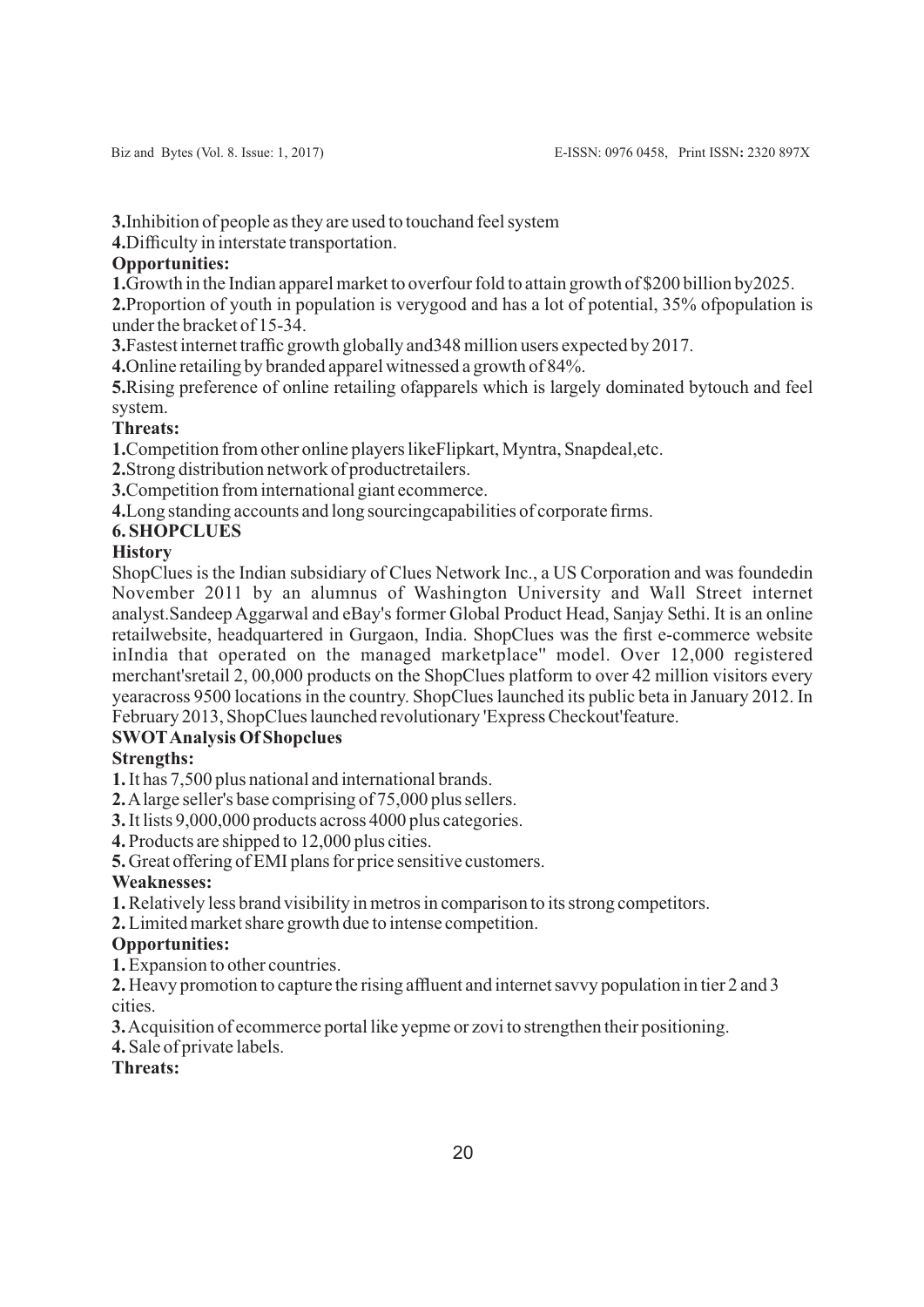**1.**Increased competition from ecommerce giants like Amazon, flipkart etc.

**2.** Heavy discounts offered by offline stores like Big Bazaar etc.

#### **Findings**

### **The Findings Of The Study Are:**

- $\triangleright$  India's apparel market is growing rapidly and the growing urbanization has created a newgroup of consumers. Apparel is the largest growing segment. Online retailing by brandedapparel has seen a growth rate of 84%. This implies that consumers are moving past the touchand feel system. Also the clothing needs have broadened. Consumers have developed a comfort level in buying clothes online.
- $\triangleright$  Eased payment options like Cash on Delivery and EMI havealso contributed to the growth. Therefore the future of e-commerce is on a high growthtrajectory though there are challenges like low infrastructure, customer mind-set, change inpolicies etc.
- $\triangleright$  Amazon has positioned itself as a low cost alternative to brick and mortarcompanies which sell the same products. As the company faces strong competition from bothonline and retail based companies such as overstock.com and Wal-Mart, it will need to continueto refine its competitive offerings in order to provide the best customer experience possible. It needs to identify and anticipate consumer needs and trends.
- $\triangleright$  Bargaining power of suppliers is low because of low switching costs for companiesin eretail industry. Suppliers use switching costs to bargain. Switching costs, whichare costs that make companies reluctant to switch to another suppliers, is very low inonline retail industry because of presence of large number of potential suppliers in themarket and low product differentiation.
- $\triangleright$  Threat of substitute products is high. Threat of substitute products can be evaluated in the terms of the availability and performance of substitutes, switching cost incurred by the customers and propensity of the consumer to consume. There is a high threat of substitution in Indian retail market. Indian consumers have a wide variety of options to choose.
- $\triangleright$  Bargaining Power of customers/buyers is high from, including small unorganised retailers and large organised retailers for domestic and foreign brands. Factors determining the bargaining power of customers are number of customers, number of firms supplying the product, cost of switching for customers. Number of customers is very large in online retail industry. Also, since this industry is flooded with so many players, buyers have a wide array of options to choose from. Due to availability of large number of substitutes, customer would prefer the one who would provide goods at reasonable price, deliver it fast and provide them with other benefits like cash on delivery, EMI facilities, other offers etc. Thus, buyers have more power to bargain.
- $\triangleright$  Threat of new entrants is very high in online retail industry. Indian government has allowed 51% FDI in multi-brand online retail and 100% FDI in single brand online retail. So, this means foreign companies can come and start their own online retail companies.
- $\triangleright$  There are very less barriers to entry like less capital required to start a business, less amount of infrastructure required to start business. All a firm needs is to tie up with suppliers of products and develop a website to display products so that customers can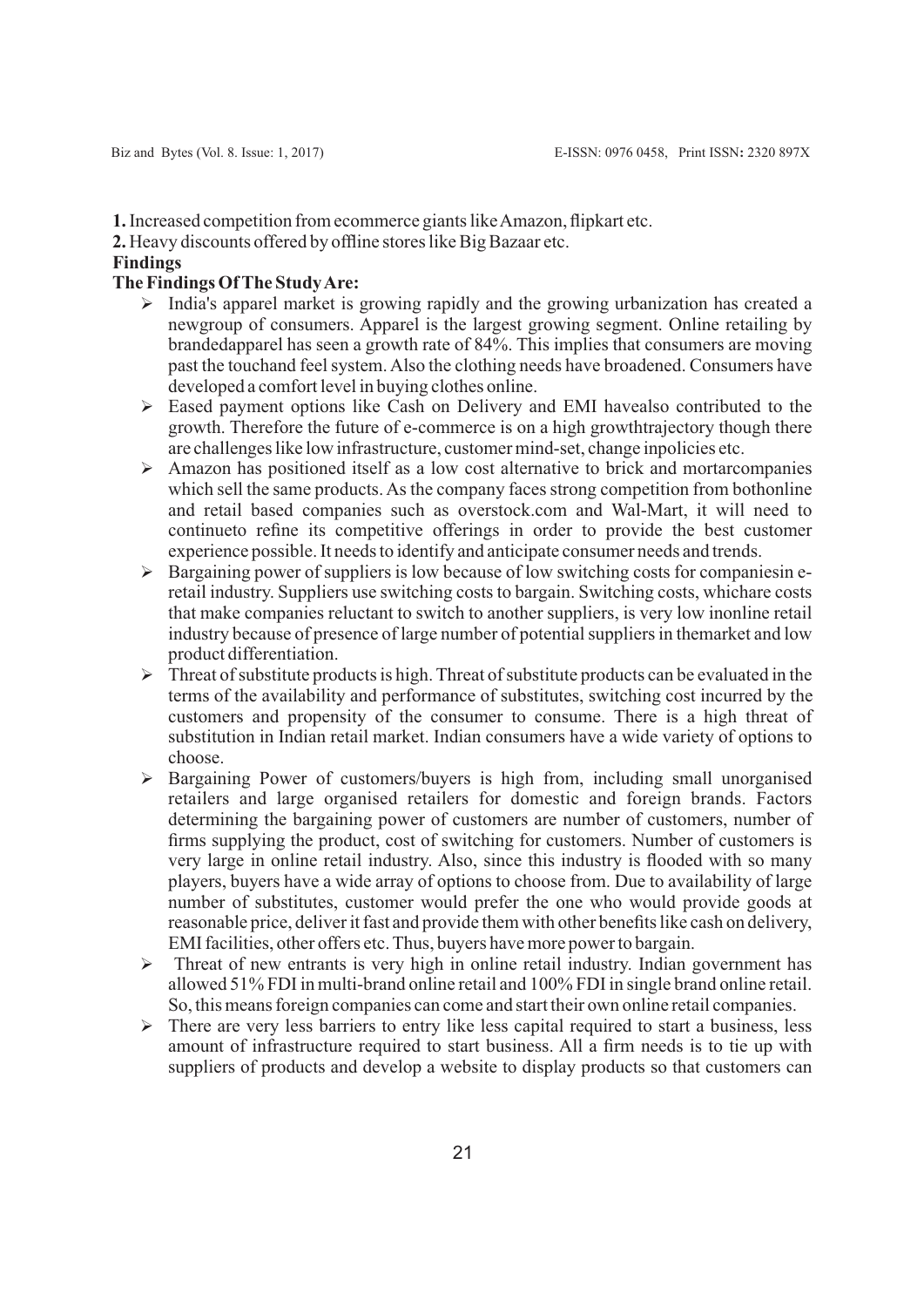order products, and a tie up with online payment gateway provider.

- $\triangleright$  Industry is also going to grow at a rapid rate. It is going to touch \$76 billion by 2021. Industry is going to experience an exponential growth rate. High growth prospects of industry attracts new players to enter the industry.
- $\triangleright$  Rivalry within the industry is very high with so many players like Amazon, Flipkart, Jabong, Snapdeal, Shopclues, Homeshop18 etc. competing for expanding their customers and suppliers base. Many competitors in industry means more choices for the customers to choose from. This also increases the cost incurred by the company to stay in the customer's mind i.e. on Promotions and Advertisements etc. Giving the customer better deals, making customer's experience delightful and continuous innovation can help a company to stay at top even with tons of competitors around.
- $\triangleright$  Apart from players in online retail industry, another source of competitive rivalry in online retail industry is presence of different types of retailers in India like foreign retailers and domestic organized and unorganized retailers. They create diversity in competition, thus increasing rivalry in retail industry.

### **Suggestions and Conclusion**

In today's world online retailing has gained a lot of popularity. It has a lot of competitors in it. Flipkart has been showing tremendous growth. Flipkart is currently investing heavily in technology, talent as well building up supply chain capabilities in India. In the current FY, Flipkart is estimated to have doubled its sale from the past year.Snapdeal, its transformation from a discount offering online player toone of the leading ecommerce players in India today and its unique resources, we can see theopportunities market has for Snapdeal for expanding its reach. But Company needs to improveits value proposition given the strong completion it faces from Flipkart, Amazon and otherindustry players. Its ability to identify latest trends and costumer requirements, changes inconsumer preferences and integrate sellers in model using technology will shape long termgrowth trajectory of the company.Amazon has positioned itself as a low cost alternative to brick and mortar companies which sell the same products. As the company faces strong competition from both online and retail based companies such as overstock.com and Wal-Mart, it will need to continue to refine its competitive offerings in order to provide the best customer experience possible. Amazon's long term success will be dictated by its ability to identify and anticipate consumer needs and trends, as it did with the Kindle and created products and services which allow the company to profit from those opportunities. Regarding the other competitors, Myntra, Shopclues andJabong, they have to grab various opportunities and apply modern marketing tools to be at the position of the three important strategic groups i.e. Flipkart, Amazon and Snapdeal.

In India, e-tailing has the potential to grow more than hundred-fold in the next eight years to reach a value of 76 billion dollars by 2021. This would be possible if more number of rural people are given the opportunity of internet accessing and trained to use the sophisticated way of shopping and if the E-retailers change their business models and understand their consumers more because consumers are the real kings. To retain the customers, means such as public relations, advertising, promotions, direct marketing and Internet advertising should be used.